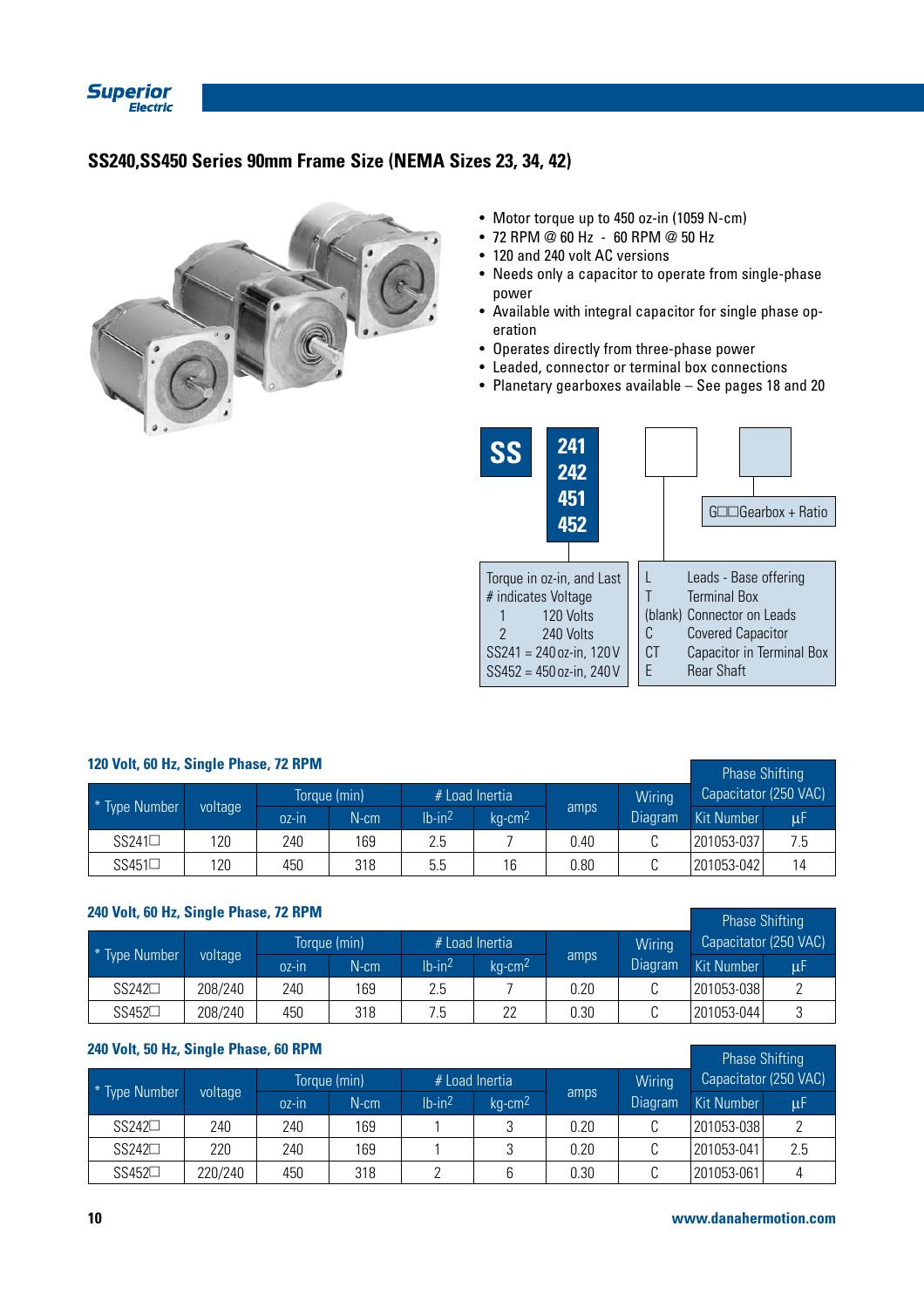# **SS240, SS450 (Continued)**

## **Three Phase, 208 - 240 Volt, 60 Hz, 72 RPM**

| * Type Number  |         | Torque (min) |         |                       | $#$ Load Inertia |      | Wiring  |
|----------------|---------|--------------|---------|-----------------------|------------------|------|---------|
|                | voltage | $0z$ -In     | $N$ -cm | $lb$ -in <sup>2</sup> | $\text{ka-cm}^2$ | amps | Diagram |
| $SS242\Box$    | 208/240 | 250          | 177     | 2.5                   |                  | 0.20 | 3 Ø     |
| $SS452\square$ | 208     | 475          | 335     | 4.5                   | 13               | 0.30 | 3 Ø     |

#### **Three Phase, 208 Volt, 50 Hz, 60 RPM**

| * Type Number |         |          | Torque (min) | $#$ Load Inertia      |                       |      | Wiring  |
|---------------|---------|----------|--------------|-----------------------|-----------------------|------|---------|
|               | voltage | $OZ$ -IN | N-cm         | $lb$ -in <sup>2</sup> | $ka$ -cm <sup>2</sup> | amps | Diagram |
| $SS242\Box$   | 208     | 250      | 177          |                       | 17                    | 0.20 | 3 Ø     |
| $SS452\Box$   | 208     | 475      | 335          | 4.5                   | 13                    | 0.30 | 3 Ø     |

#### **Connection Diagrams**

| <b>Terminations</b> |                    |                              |  |  |  |  |  |  |  |  |  |
|---------------------|--------------------|------------------------------|--|--|--|--|--|--|--|--|--|
| <b>Lead Color</b>   | Connector<br>Motor | Terminal<br><b>Box Motor</b> |  |  |  |  |  |  |  |  |  |
| Red                 | Pin $# 7$          | Terminal $#1$                |  |  |  |  |  |  |  |  |  |
| Black               | Pin#6              | Terminal $#3$                |  |  |  |  |  |  |  |  |  |
| <b>White</b>        | Pin $# 2$          | Terminal $#2$                |  |  |  |  |  |  |  |  |  |

3 Ø Connection



C Connection

DIRECTION OF ROTATION DETERMINED WHEN VIEWED FROM NAMEPLATE END OF MOTOR.

Single-Phase Operation



Three-Phase Operation

# **Mating Connector with Leads**

#### Part number 225505-001

Mating connectors with 36" (914mm) long leads are available for making connections to motors that have connectors.

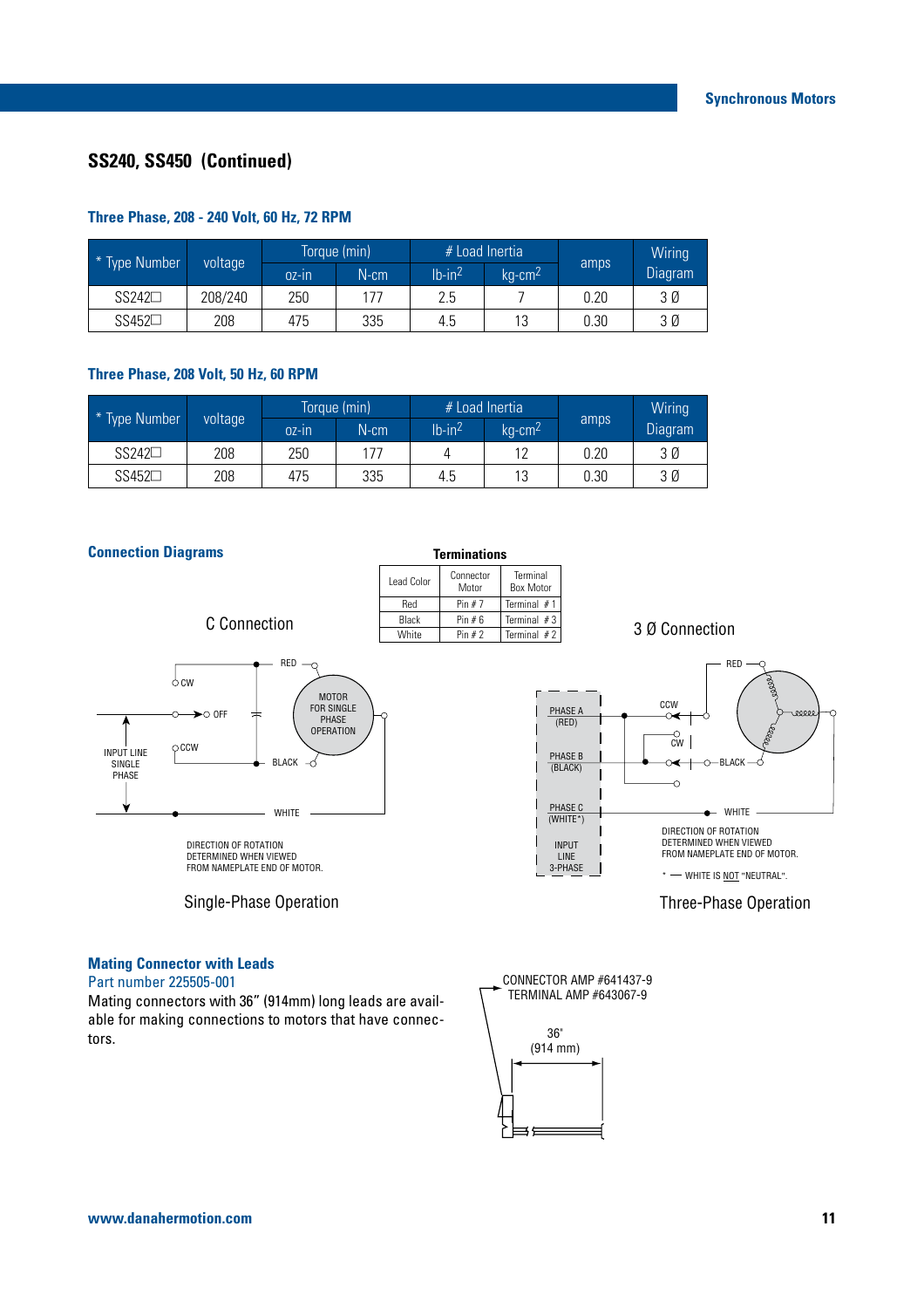

# **SS240, SS450 (Continued)**

#### **Leaded Motor**



### **Terminal Box**

| Motor Type    | inch     | mm  |  |  |
|---------------|----------|-----|--|--|
| <b>SS241T</b> | 4.05 103 |     |  |  |
| <b>SS242T</b> |          |     |  |  |
| <b>SS451T</b> | 5.65     | 144 |  |  |
| SS452T        |          |     |  |  |



#### **Connector**

| Motor Type        |               |  |  |  |  |  |  |  |
|-------------------|---------------|--|--|--|--|--|--|--|
| SS <sub>241</sub> | <b>SS241F</b> |  |  |  |  |  |  |  |
| SS <sub>242</sub> | <b>SS242E</b> |  |  |  |  |  |  |  |
| SS451             | <b>SS451E</b> |  |  |  |  |  |  |  |
| SS452             | <b>SS452F</b> |  |  |  |  |  |  |  |



Dimensions are shown in inches (mm)